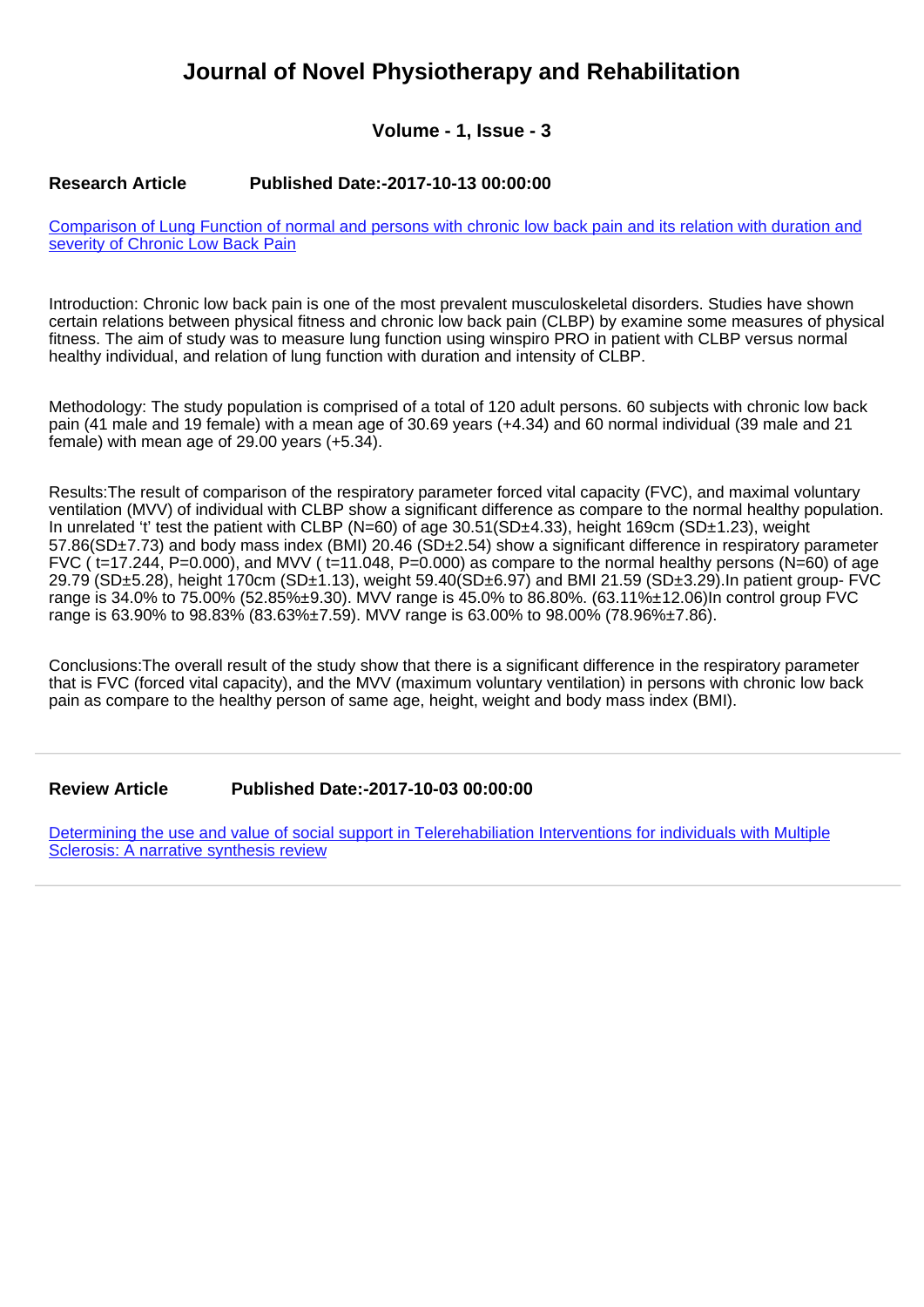Background: Telerehabilitation has been identified as an effective treatment that promotes exercise rehabilitation in individuals with multiple sclerosis (MS). Social support is recognised as a core element of such interventions. However further research is needed to consider the role and value of different social support domains.

Aim: Review available literature to assess and synthesise the use and value of social support within telerehabilitation interventions for individuals with MS.

Method: A narrative synthesis was conducted. A systematic search of included articles was conducted. Electronic databases were searched from inception to January 2017. Other search methods were undertaken. Evaluation and synthesis of included articles utilised risk of bias assessment and a 4-stage synthesis process.

Main Results: A total of fourteen studies, involving 718 participants (505 female, 213 male; aggregated mean age 47.6 years) with MS, were included. Esteem support was the most frequently reported method of social support, followed by informational, emotional and tangible. It would appear social support can be beneficial in assisting participants to adhere to treatment interventions. Visual feedback may be directly beneficial to improve impaired balance in individuals with MS. A model for future interventions is provided.

Conclusions: Social support appears to increase the adherence of participants with MS to telerehabilitation interventions. Unique findings provide an indication for the direction and content of future interventions. Further research is necessary to ascertain the optimal types and frequencies of social support delivery and its effect on health outcomes for participants with MS.

**Research Article Published Date:-2017-09-20 00:00:00**

[Rehabilitation of proximal humerus fractures: An environmental scan of Canadian physiotherapy practice patterns](https://www.rehabilityjournal.com/articles/jnpr-aid1013.pdf)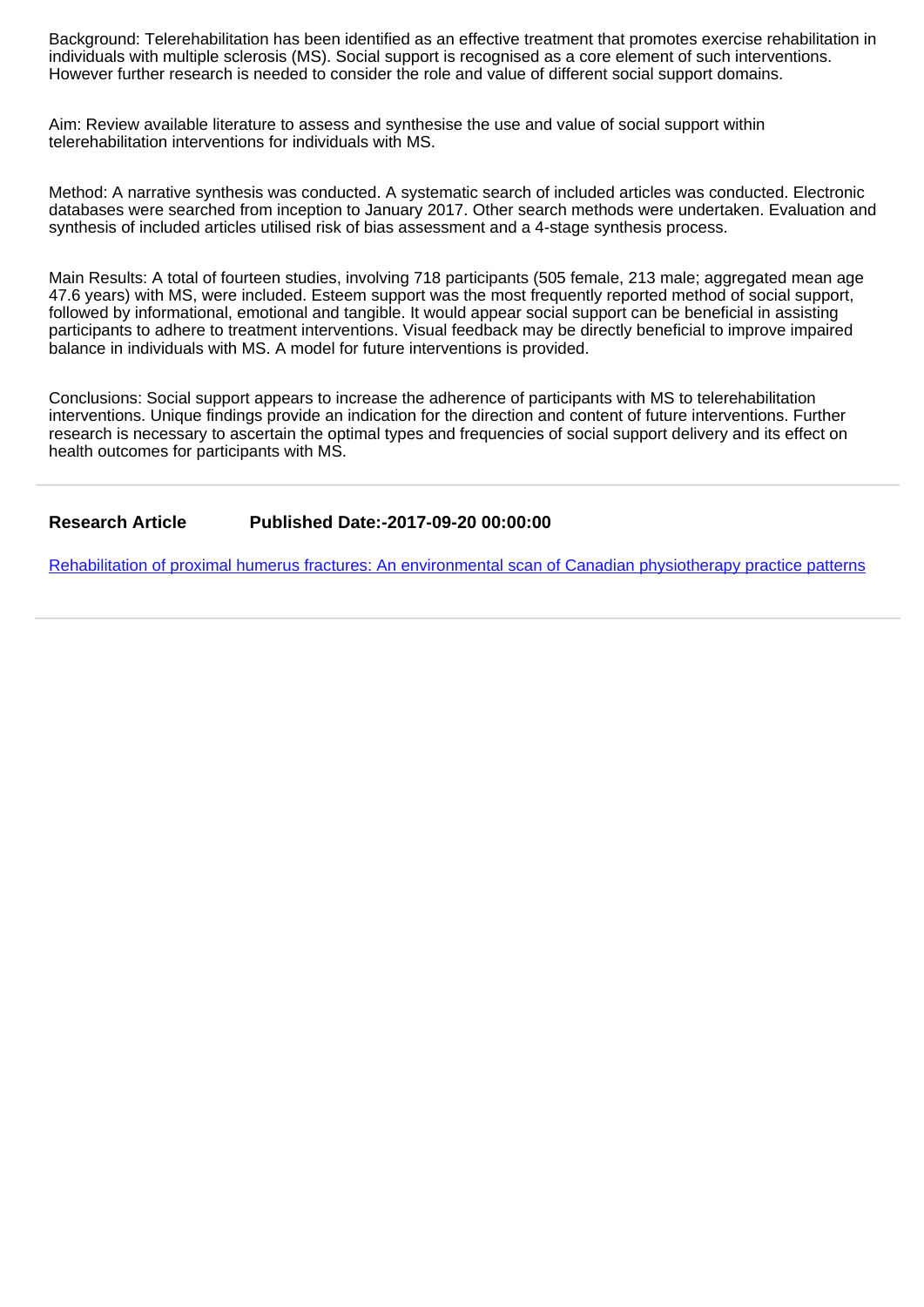Background: Proximal humerus fractures (PHFs) are common injuries particularly in older adults. Evidence-based protocols for PHF rehabilitation are lacking and physiotherapists use a variety of interventions.

Purpose: To determine practice patterns and perceptions of physiotherapists who treat adults with PHF in Ontario, Canada.

Method: A paper and pencil survey asking about respondent demographics and management of Neer Group 1 (minimally/nondisplaced) and complex (displaced 3- and 4-part) PHF was mailed to 875 randomly selected physiotherapists who were registered with the College of Physiotherapists of Ontario in 2013/2014 and working in practice areas likely to be accessed by adults with PHF.

Results: The response rate was low (10%); 83 physiotherapists completed the survey - 80% had experience managing PHF. Respondents treated 1-5 individuals with PHF annually; more treated Neer Group 1 PHF (89%) than complex PHF (68%). Most individuals with PHF were older than 60 years (64%), female (76%) and accessed physiotherapy through a doctor's referral (91%) more than 1 month post injury (33%).

Main findings: Physiotherapists manage PHF using multi-component interventions and a minimum of 76% include the following elements: education and progression of passive, active assisted, active range of motion exercises and muscle retraining to build coordination and strength. Use of other elements was variable. The main factors influencing the treatment plan were the ability of the individual with PHF to comply, bone quality, and fracture type. Most respondents were unsure that there is sufficient PHF rehabilitation literature to guide treatment.

Conclusions:This environmental scan is the first North American study to document practice patterns and attitudes of physiotherapists providing PHF rehabilitation. Elements used by physiotherapists in Ontario treating small numbers of individuals with Neer Group 1 or complex PHFs each year align well with the limited PHF rehabilitation literature available.

Potential implications:Multi-disciplinary collaborations to design and conduct large, high quality, multi-centre prognostic studies and RCTs that evaluate the effectiveness of key aspects of non-surgical PHF rehabilitation in various patient groups are needed. Meanwhile, consensus guidelines should be developed in the context of region-specific physiotherapy service models to inform best practice in PHF rehabilitation management.

## **Case Report Published Date:-2017-09-19 00:00:00**

[Frequency specific microcurrent resolves chronic pain and adhesions after ulnar transposition surgery](https://www.rehabilityjournal.com/articles/jnpr-aid1012.pdf)

Frequency specific microcurrent (FSM) has been used to treat myofascial pain syndrome [1,2] fibromyalgia associated with spine trauma [3], delayed onset muscle soreness [4], acute and chronic neuropathic pain [5] and chronic scarring in burn patients [6]. In this case, its use was modified to include not only the treatment of neuropathic pain but the treatment of neural adhesions in a patient with a ten year history of pain at rest and painful restricted range of motion following an ulnar nerve anterior transposition surgery in 2001. Eleven standard physical therapy sessions including augmented soft tissue mobilization using plastic tools, and muscle strengthening exercises and stretching failed to resolve symptoms. Three sessions of frequency specific microcurrent produced complete resolution of pain and symptoms. Patient remained symptoms free at one-year follow up.

### **Case Report Published Date:-2017-09-08 00:00:00**

[The efficacy of complex Decongestive Physiotherapy in patients with Bilateral Primary Lower Extremity](https://www.rehabilityjournal.com/articles/jnpr-aid1011.pdf) [Lymphedema and Untreatable multiple health conditions: A Case Report](https://www.rehabilityjournal.com/articles/jnpr-aid1011.pdf)